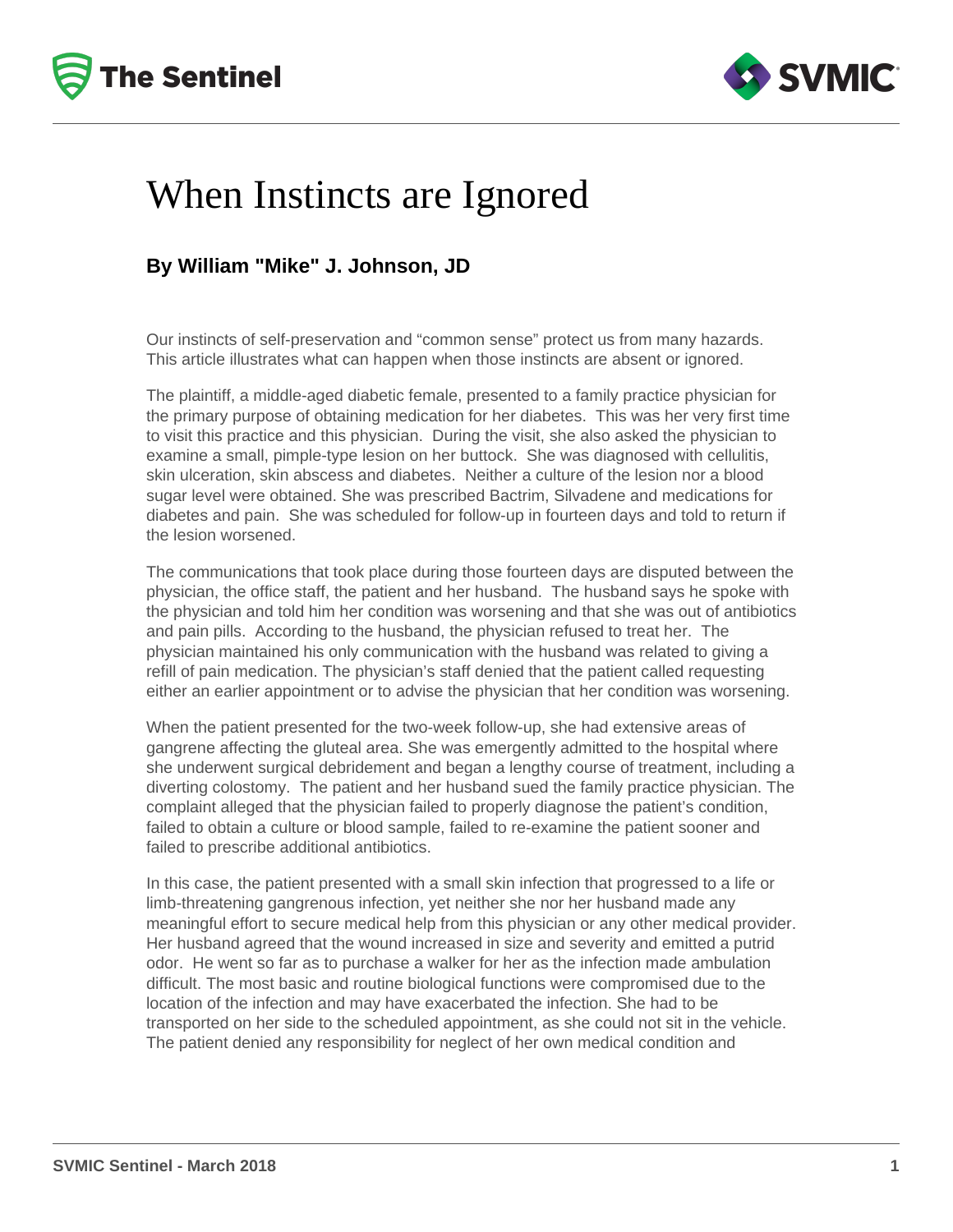explained that she "trusted" the physician and did not see a need in going elsewhere for medical care. Incredibly, the patient stated that after the first office visit she did not look at the wound again.

We may never know why the plaintiffs failed to get medical help in the face of such a horrifically deteriorating condition. Did the physician have any warning signs of her deteriorating condition? Possibly the request for more pain medication signaled that the infection was not improving. The physician maintained that he had no idea that the patient's condition deteriorated to this extent.

While it is more common that a patient may neglect a latent, subtle or hidden condition, in rare circumstances patients may neglect their own care when the danger, as here, is obvious. Under similar circumstances, we offer some risk prevention suggestions:

- Clear, easy-to-understand documented instructions help protect the patient and the physician. Is there a particular risk that merits a special warning? Here, the patient was more susceptible to a worsening infection due to her diabetes and the location of the infection.
- Does a patient's concern over cost cause the patient to refuse certain tests or make a patient reluctant to obtain follow-up appointments? If so, consider getting the patient to execute a Refusal of Treatment form (available [here](/resources/clinical-processes)) or make other appropriate documentation.
- What does the "new" patient's history tell you about the patient? Is the patient reliable? Who was the previous physician? Why is the patient no longer going to the previous physician? Is the patient seeking your full care and expertise or coming to you only to get a prescription or for treatment of a specific problem?

Lawsuits often involve disputed allegations concerning communications with the physician's office. In your practice, are all calls documented? Is advice given by phone being reviewed and authorized by the physician? Are after-hours calls and calls received and made by a covering physician being documented? Some elements of this documentation should include:

- The date and time of the call.
- The direction of the call (the patient calling in or the physician's office calling the patient).
- The names of those involved in the call.
- The nature of the call, and any orders, instructions, or information given.

Thorough documentation that supports the physician's appropriate medical care may help to head off a lawsuit in the event the patient's instincts of self-preservation are simply not what they should be. In fact, in any medical malpractice case, good documentation can only increase the chance of successfully defending your care.

At trial, this physician received a defense verdict. The jury concluded that the physician and his staff were credible and that their actions in caring for the patient were appropriate.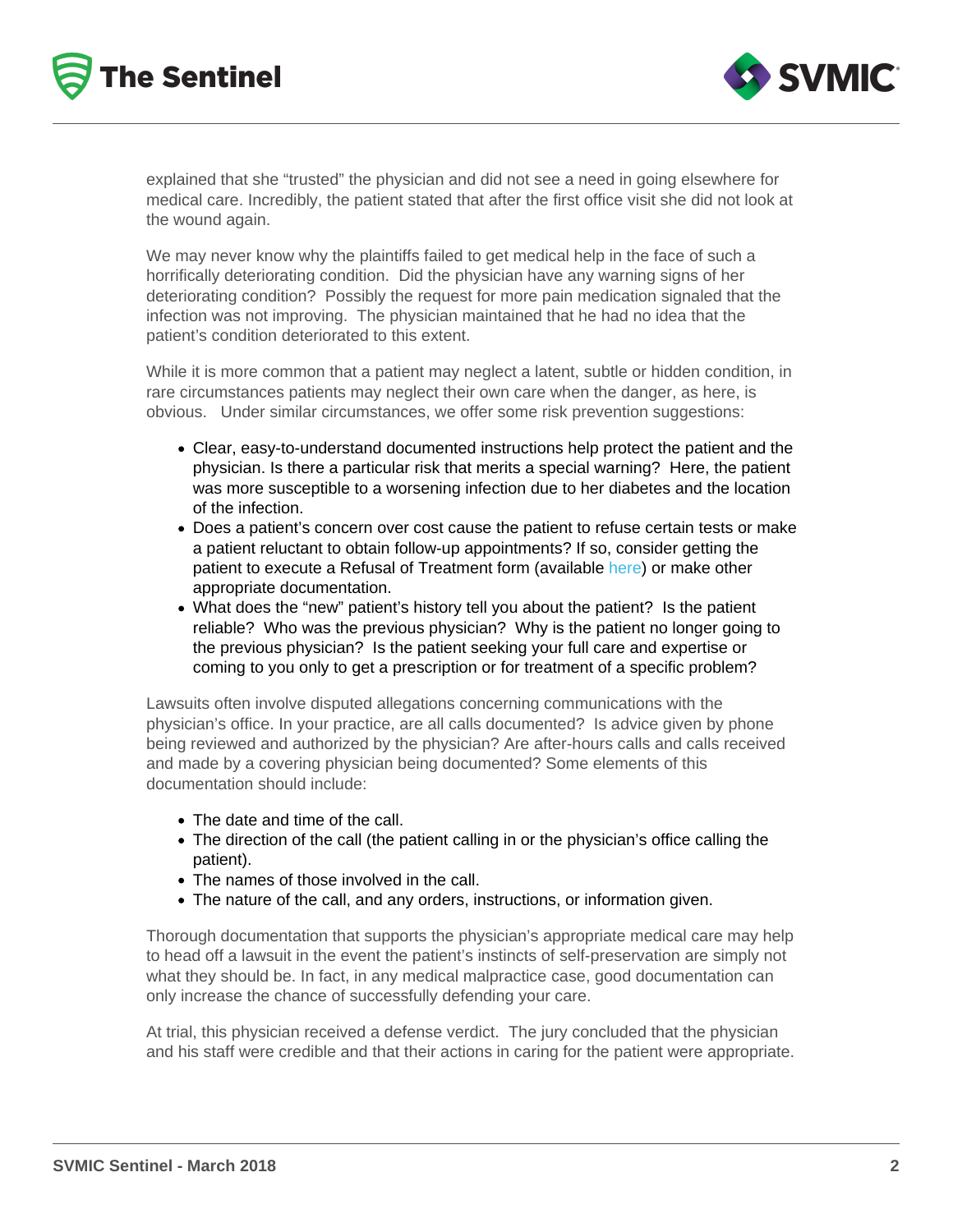# The One Thousand Dollar Ransom Request

### By

The following article is based upon an actual claim situation experienced by an SVMIC policyholder. The details have been altered to protect our policyholder's privacy.

When Mandy\*, the receptionist at the small rural medical practice of Dr. Smith, saw that the message light on the phone was blinking, it was not unusual. The practice voicemail was set up with instructions for an emergency, but provided an option to leave a message for routine calls, such as an appointment or prescription refills. However, what Mandy heard on the recording that morning was not a patient, as she anticipated. The electronically disguised voice on the other end of the line informed her the practice's server had been encrypted, the records were being held for ransom and provided instructions to pay the \$1,000.00 to unencrypt the records. Mandy saved the message and immediately notified the practice administrator.

Unfortunately, this scenario has become all too common in medical practices. NAS Insurance, our partner in cybersecurity insurance, reported in their June 2017 edition of the Cyber Claims Digest that the company experienced a significant increase in claims activity related to ransomware events during 2016. NAS reported that in 2016, the number of "healthcare-related ransomware events doubled over 2015 activity." You can find this report [here](http://www.nasinsurance.com/var/documents/NAScyber_digest_June2017.pdf).

Fortunately, for this practice, Dr. Smith's professional liability insurance policy with SVMIC includes \$50,000 of cybersecurity insurance. The practice administrator called SVMIC claims department, and the report was forwarded to NAS.

A forensic investigator determined that the breach involved only the server that held the images of the old paper files that were scanned when the practice transitioned to electronic health records (EHR), and not their main EHR system. The files on this server were not used very often by the practice and is the reason that they were unaware of the breach until the message was retrieved from their voicemail system. Thankfully, this server, along with all of their other records, was backed up regularly and the practice was able to restore the records without paying the ransom.

However, restoring data is only part of the necessary process after a ransomware attack. A ransomware fact sheet issued by The Department of Health and Human Services (HHS) requires the following regarding a ransomware event: "Unless the covered entity or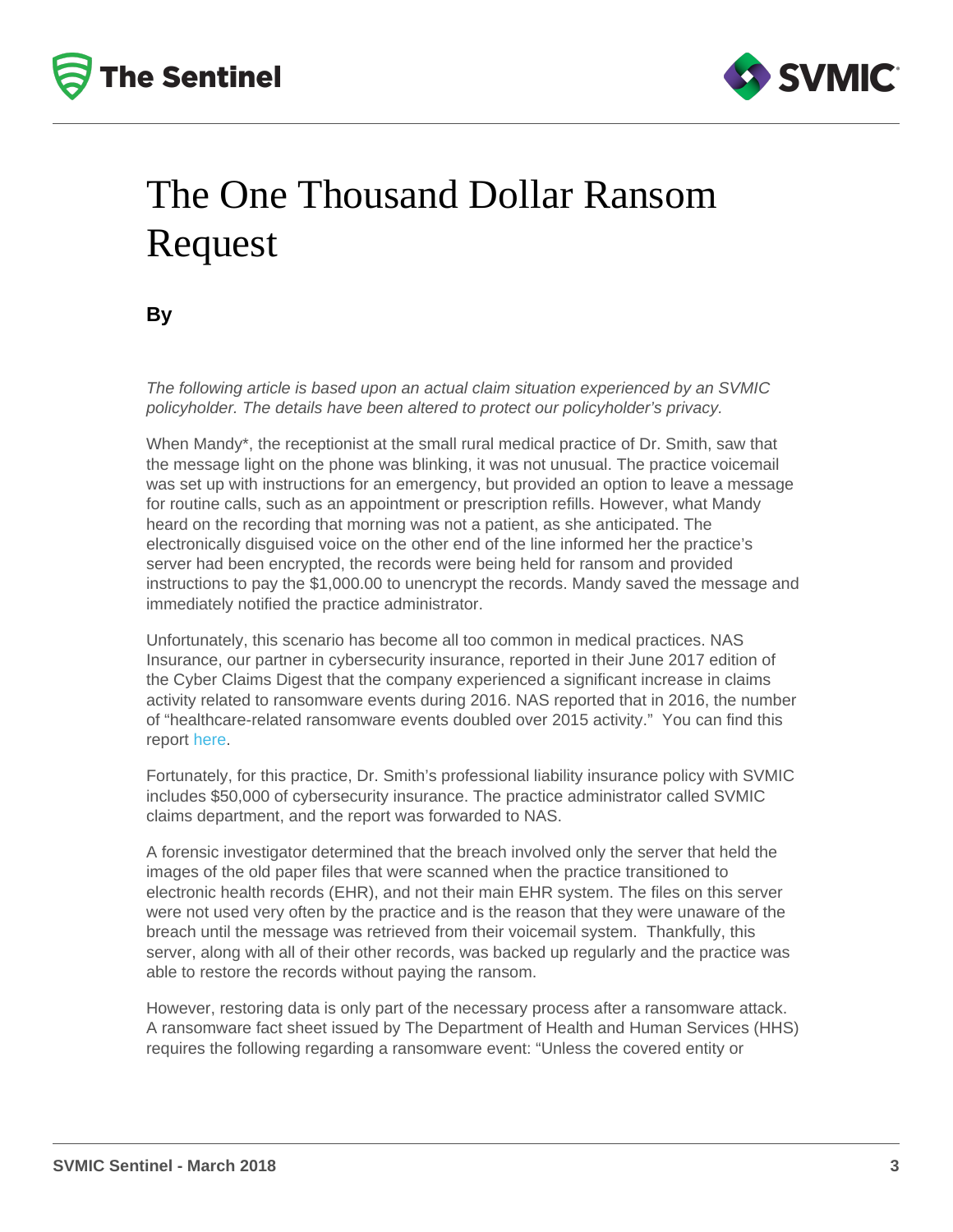business associate can demonstrate that there is a '…low probability that the PHI has been compromised,' …a breach of PHI is presumed to have occurred. The entity must then comply with the applicable breach notification provisions, including notification to affected individuals without unreasonable delay, to the Secretary of HHS, and to the media …in accordance with HIPAA breach notification requirements." You can find the fact sheet [here](https://www.hhs.gov/sites/default/files/RansomwareFactSheet.pdf).

This HHS fact sheet further describes what steps a covered entity should take in order "to demonstrate that there is a low probability that the protected health information (PHI) has been compromised because of a breach." HHS says that "a risk assessment considering at least the following four factors …must be conducted: 1. the nature and extent of the PHI involved, including the types of identifiers and the likelihood of re-identification; 2. the unauthorized person who used the PHI or to whom the disclosure was made; 3. whether the PHI was actually acquired or viewed; and 4. the extent to which the risk to the PHI has been mitigated."

The good news for Dr. Smith was that the IT forensic expert was able to meet the requirements set forth by HHS to show that it was unlikely that the PHI had been compromised. This story has a successful conclusion because he had been backing up his data nightly, and he had SVMIC's included cybersecurity protection. However, if it had been discovered that Dr. Smith's patients' data had been accessed and compromised, the notification and monitoring costs along with the potential fines and penalties may have exceeded the limits included within his SVMIC policy.

SVMIC has partnered with NAS to bring our policyholders access to NAS cyberNET, a new extensive online resource. This portal offers tools, resources, videos, policies and access to cybersecurity experts. This portal is available [here](/resources/cyber-security) on our cybersecurity resources page. In addition, SVMIC's Medical Practice Services offers consulting and training related to cybersecurity and HIPAA.

\* All names have been changed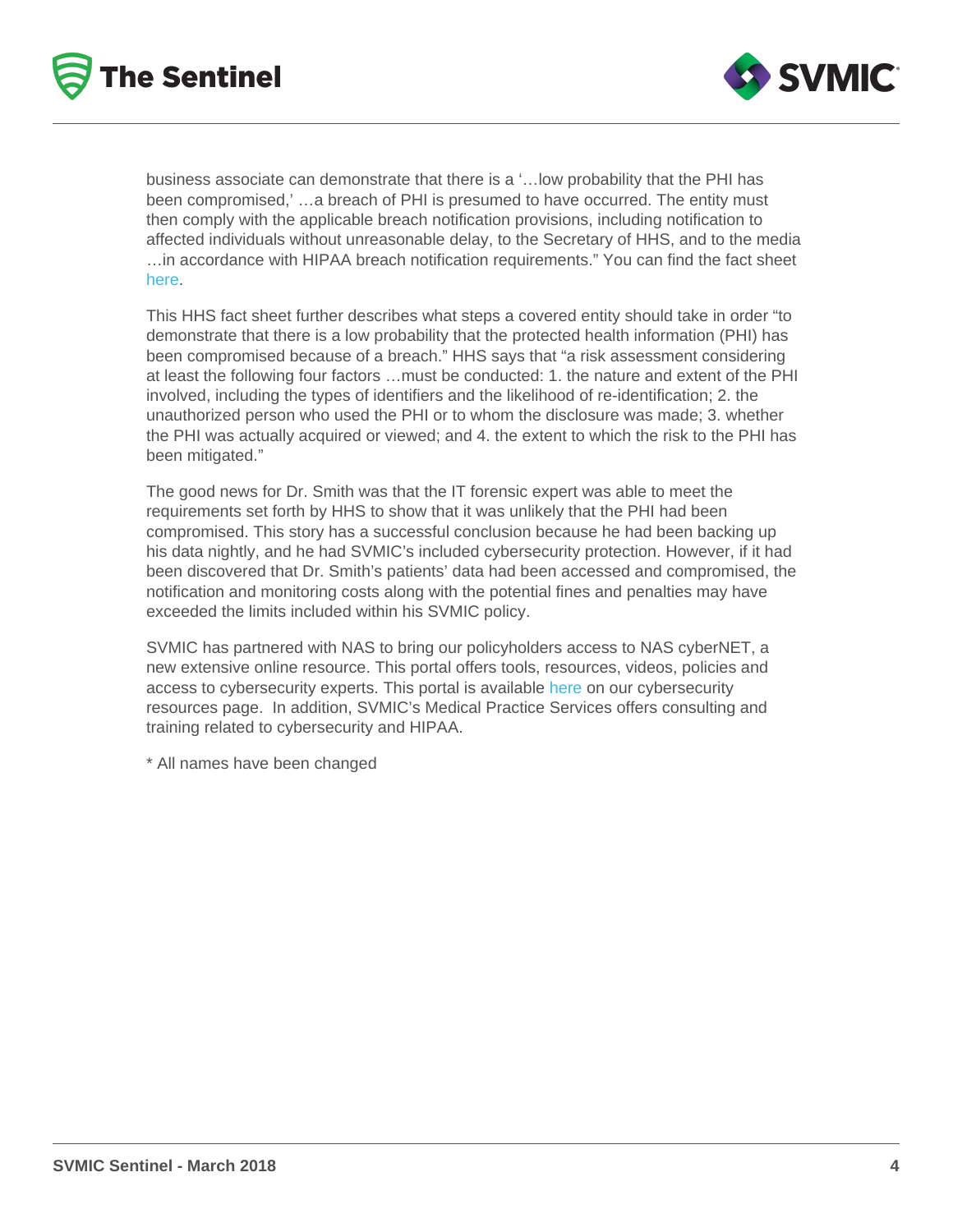



## Safe Medication Practices in the Physician Office

### **By Julie Loomis, RN, JD**

It might surprise you to learn that in the five-year period from 2013-2017, twenty-four percent, or roughly one-fourth, of SVMIC's paid closed claims in physician offices were attributable to errors in medication prescribing or management thereof.

Medication errors encompass all mistakes involving prescription drugs, over-the-counter products, vitamins, minerals, or herbal supplements; however, the overwhelming majority of errors involve the wrong drug or the wrong dose. The categories of error seen in SVMIC claims:

- Prescribing variance (5 R's- right: patient, drug, dose, route, time)
- Addiction related to prescribed drugs
- Contraindicated drugs
- Prescription of drug despite documented allergy
- Injection-related injury (includes IV related injury)
- Drug reaction/side effects/toxicity (overdoses)
- Refusal to prescribe medication

Errors occur at every stage, from medication verification, to ordering, administration and monitoring of the patient's response. Accurately managing your patients' medications can be a complex and difficult responsibility; however, there are some useful risk management practices that can help prevent errors and protect patients. Although the focus of this article is on safe medication practices in the outpatient setting, remember that effective communication is the key to ensuring continuity of care in any setting. This is especially important during transitions of care such as handoffs and hospital discharges. Physicians should have a mechanism in place to ensure patients have a post-discharge appointment following their hospitalization and understand the treatment plan, including medications.

The sheer volume of prescriptions written in the outpatient setting contributes to an increased potential for medication-related adverse outcomes. Medication-related injuries may seem inevitable. However, injuries due to errors in medication prescribing, dispensing and administration are preventable. A medication error is "any preventable event that may cause or lead to inappropriate medication use or patient harm while the medication is in the control of the health care professional, patient, or consumer," according to the National Coordinating Council[1] for Medication Error Reporting and Prevention. The council, a group of more than 20 national organizations, including the FDA, examines and evaluates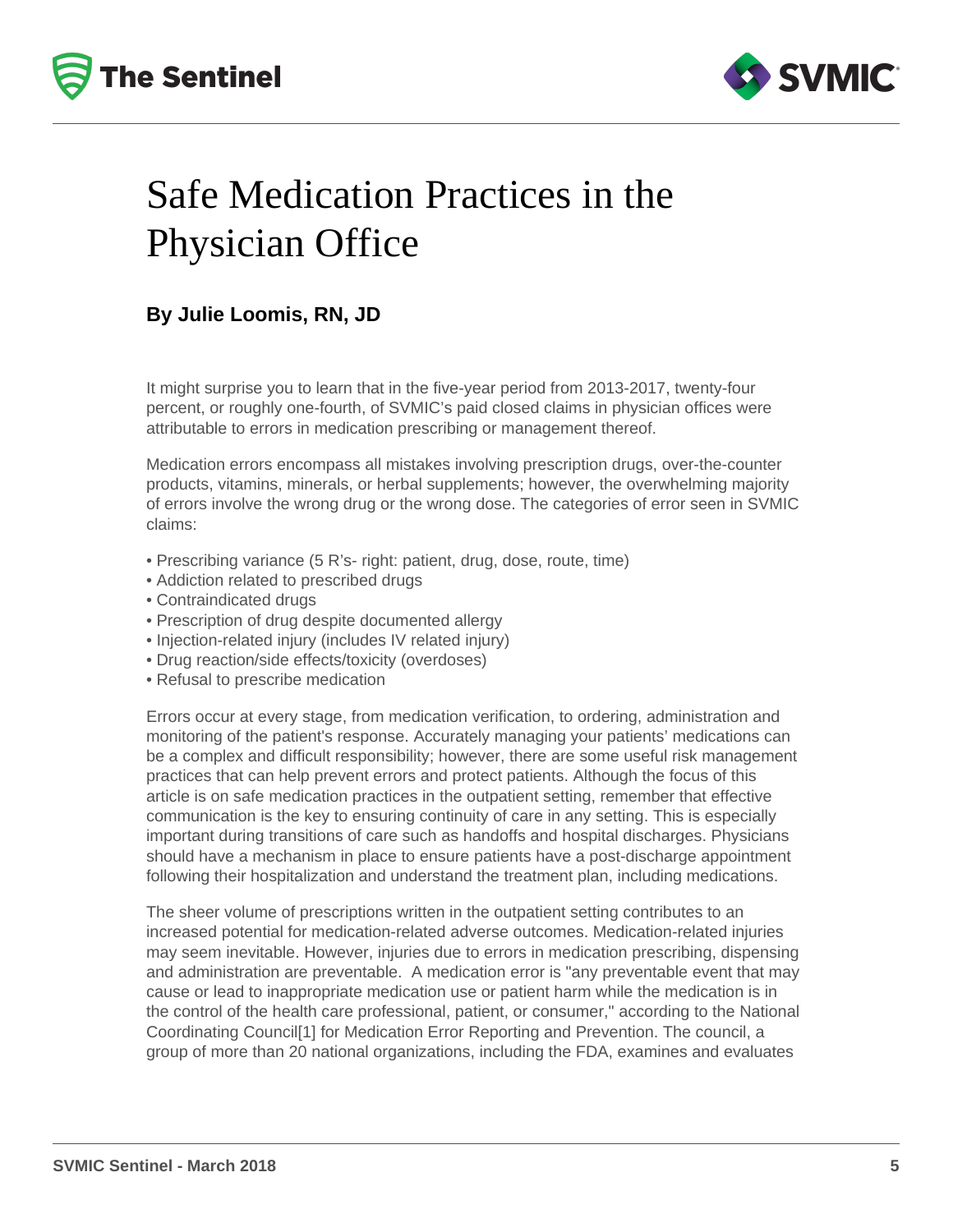medication errors and recommends strategies for error prevention.

#### High-Alert Medication Use

In 1995, the FDA established the black box warning (BBW) system to alert prescribers to drugs with increased risks for patients. These warnings are intended to be the strongest labeling requirement for drugs or drug products that can have serious adverse reactions or potential safety hazards, especially those that may result in death or serious injury. The most common type of warning is issued when there is a potentially serious adverse effect that must be carefully weighed against the potential benefit of the drug. Warnings are also issued to draw attention to dosing, monitoring requirements, and potential drug interactions. Ultimately, physicians must decide whether to prescribe drugs with boxed warnings. In addition to medications with an actual black box warning label, the Institute of Safe Medicine Practices (ISMP) has compiled a list of 14 high-alert medications, as well as a list of 19 high-alert drug classes/categories, which can be found online [here.](http://www.ismp.org/Tools/highalertmedications.pdf) Practices should identify a list of "high-alert" medications that require extra precautions when administered, prescribed or dispensed. High-alert medications are those that have a propensity to cause serious patient harm when used in error. Drugs such as Coumadin (Warfarin) are particularly risky because of a narrow therapeutic index and complex pharmacology. Mistakes in dosing or insufficient monitoring of high-risk medications can lead to serious complications and adverse health effects.

#### Medication Reconciliation

What can be done to reduce the risk in your practice? The entire medication reconciliation process is critically important. Patients should be asked about their current medications at every encounter, not just every visit. The medication name, dosage, frequency and any adverse effects or intolerances should be updated. Ask if the patient has been treated by any other provider since the last visit and specifically inquire about any new or changed medications.

First and foremost, verify patient allergies at each and every encounter. While this may seem oversimplified, it is often a neglected step in the medication process. Your practice should have a protocol that requires a clinical staff member to ask about allergies and reactions to medications, latex and food (e.g., egg allergies for some vaccines) before any prescriptions, samples or office-administered medications are given to the patient. Document the information in a prominent place that is consistently followed by everyone in the practice. For example, on the medication list, on the top of each progress note page or in a prominent place in your electronic medical record.

Unfortunately, many healthcare workers are pressed for time and have fallen into the habit of reviewing medications by asking simple yes/no questions, such as "are all your medications the same?" It's not enough to just quickly review what's already in the record. Consider updating your medication reconciliation template to include the patient's selfreported use of illegal substances or misuse of controlled substances, both of which are important areas to explore with the patient prior to prescribing medications. Although it will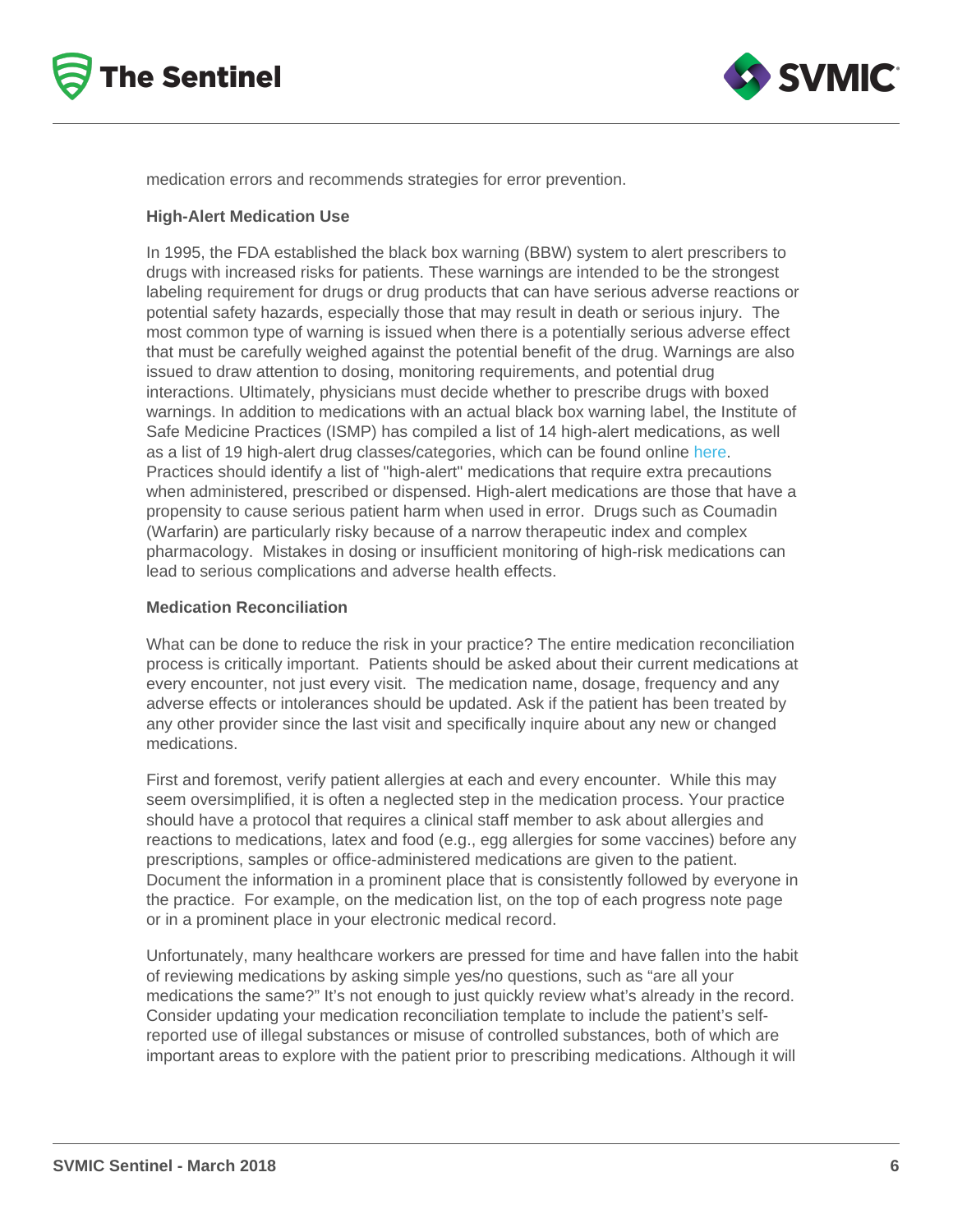



take a little extra time, asking the patient about any new medications, over-the-counter medications or dosage changes pays off in the long run.

#### **Establish Protocols**

Have you taken a look at your protocols for prescription medications lately? Updating medication lists, managing renewals, protection of prescription pads, and maintaining drug samples are all processes that require routine evaluation. The goal of successful medication management is to implement protocols that are followed consistently to prevent errors. Staff members should not renew medications without specific provider approval.

Medication management can be quite complicated, so when medication information is obtained from any source, whether it's a phone call, an office visit, hospital or consultant record, your office should establish a protocol to ensure your team appropriately handles the information every time. Your protocol should meet patient safety goals, be consistently followed and periodically revisited. Educate all staff on the intention behind the protocol so he or she will have a better understanding of the potential for harm when protocols are not followed. Without a standardized protocol for medication reconciliation, the reliability of the information recorded is variable and prone to error.

#### **Tips for Reducing Risk**

Safe medication practices in physician offices include many simple, low-cost system changes. The key strategies include simplifying and standardizing your systems related to medications. Processes that are cumbersome and inconsistent often lead to increased risk and error.

- Provide patients with clear instructions about medications at the end of the visit by using a visit summary or other discharge summary.
- Ensure tracking systems are in place so the patient is seen in follow-up and medication is appropriately monitored.
- Document any informed consent discussions, particularly when prescribing a highrisk medication. Determining which risks to discuss within the consent process should be based on the severity of the potential harm, the likelihood of occurrence, and the relevance to the patient.
- Keep patient education materials available for medications and document their use in the chart.
- Encourage patients to carry a current list of medications, including OTC and supplements at all times and to bring them to every visit.
- Remind patients to discard expired or unused medications that have been discontinued.
- Educate patients on the use of their medication, including the indication, side effects, potential for abuse and any required testing or follow up.
- Ask patients to use one pharmacy for all of their prescriptions.
- Improve continuity of care between healthcare facilities and providers.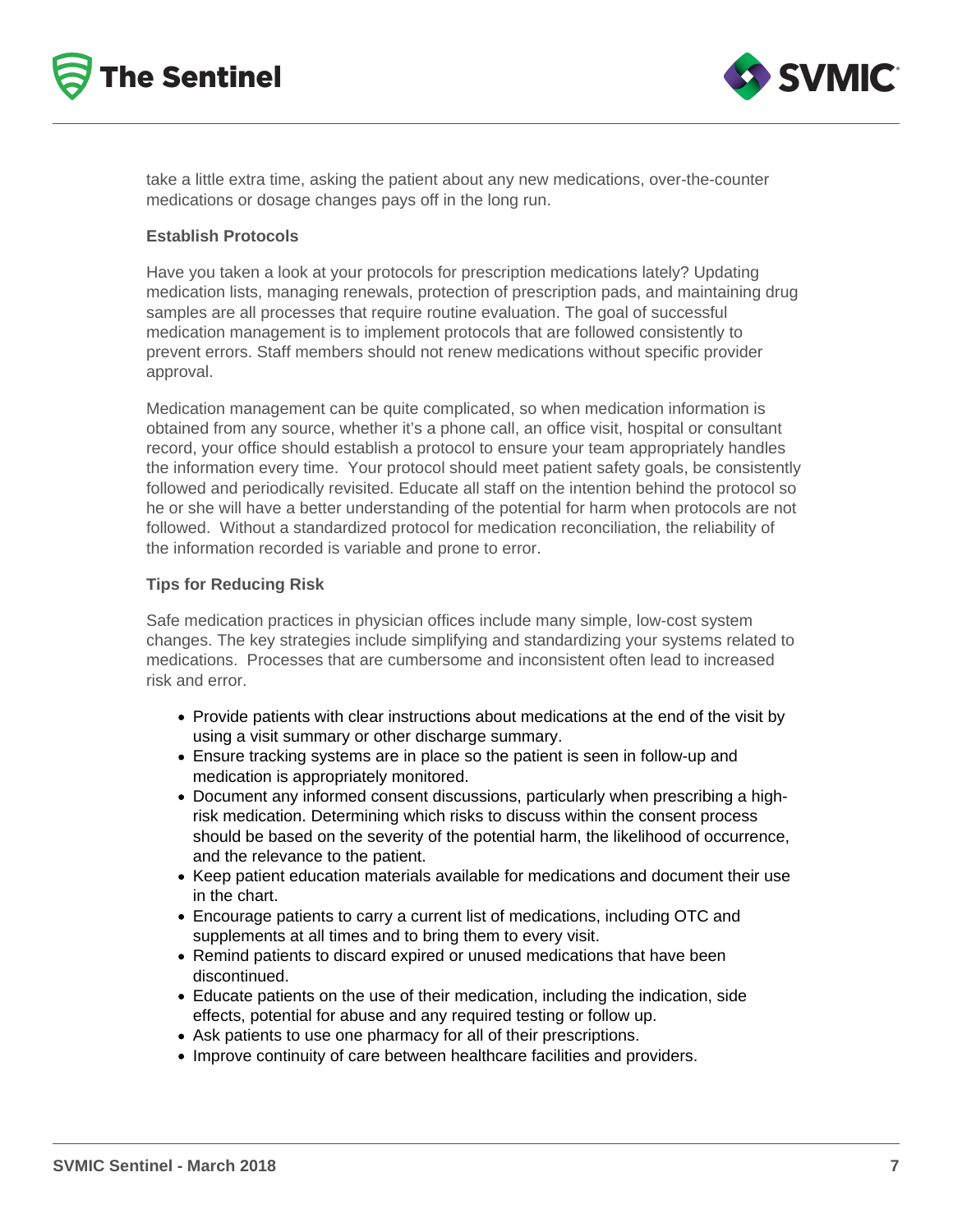#### • Improve accurate documentation of medication and monitoring.

The importance of maintaining a well-documented medical record cannot be overstated from both a patient care and a risk management standpoint. Inadequate documentation can negatively impact the ability to defend the care provided to a patient.

#### Other Risk Management Strategies

Other risk management strategies to ensure safe medication practices include the following:

- Evaluate your patient's medical literacy. Don't take for granted that your patients are as familiar with medical information as you are.
- Separate problematic (such as high-risk or sound-alike) medications from your sample or storage areas and control access to medications. Organize the sample closet by classification rather than alphabetically.
- Pay attention to EHR alerts and other clinical decision support tools.
- Utilize medication educational modules in your EHR or resources, including reminders for serial testing.
- Make certain all medication orders are complete and include the correct drug name, dosage, frequency, indication and refills if approved.
- Watch out for look-alike or sound-alike medications.
- Avoid confusing or non-standard abbreviations.
- Be sure to ask patients about any medication side effect or intolerance at every visit.
- Document the patient's full medical history, including social habits.
- Take the time to document all calls in which clinical information is exchanged, including with whom you spoke and the information or instructions given. SVMIC after-hour phone call pads are available [here](/resources/practice-management) at no charge. Additionally, technology is now available that can assist physicians in documenting phone calls after hours with encrypted software on mobile phones.

Safe medication practices benefit everyone along the healthcare continuum and should be easy to identify and implement in your medical office. The key is to have well-organized records, consistent policies, well-trained staff and educated patients so preventable medication errors are a rare occurrence.

[1] <http://www.nccmerp.org>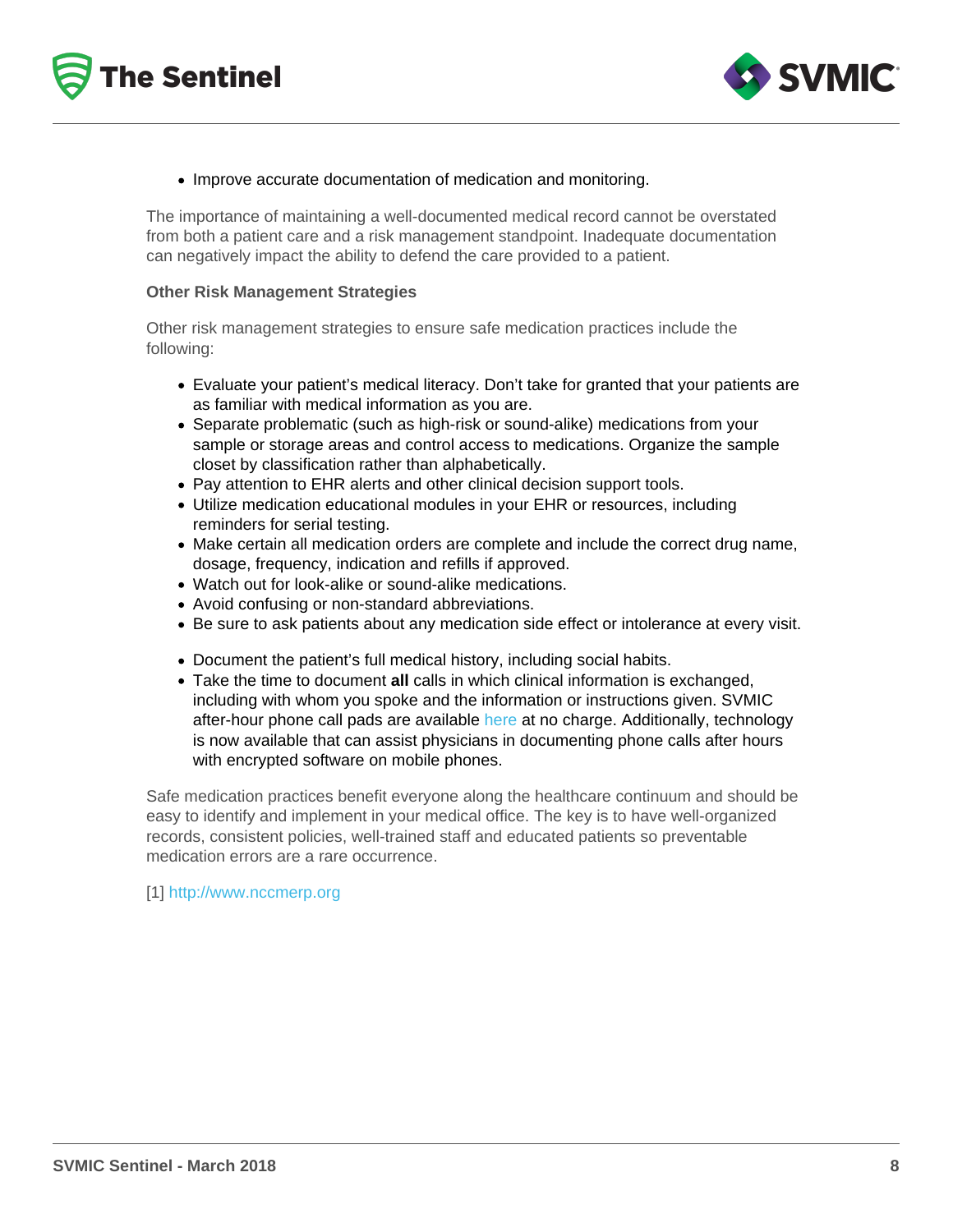# Avoid Drifting into Unsafe Habits

### By Julie Loomis, RN, JD

Have you or your staff been "drifting into unsafe habits?" Do you follow the template generated by your EHR without questioning its validity or applicability to the patient in front of you? Do you ignore alerts and other prompts? Do you ask only close-ended questions of patients such as, "Are all of your medications still the same?" If you answered yes to any of these questions, you could be drifting into unsafe habits and putting your patients at higher risk of harm.

According to The Institute of Safe Medicine Practices[1], behavioral research shows that we are programmed to drift into unsafe habits, to lose perception of the risk attached to everyday behaviors, or mistakenly believe the risk to be justified. In general, workers are most concerned with the immediate and certain consequences of their behavior—saved time, for example—and undervalue delayed or uncertain consequences, such as patient harm. Their decisions about what is important on a daily list of tasks are based on the immediate desired outcomes. Over time, as perceptions of risk fade away and workers try to do more with less, they may tend to take shortcuts and drift away from behaviors they know are safer.

Simply ask yourself "why" you do it this way? Why is this policy in place? It's important that policies are consistently followed and periodically revisited. Educate all staff on the intention behind the policy so he or she will have a better understanding of the potential for harm when policies are not followed.

Although it will take a little extra time, increasing your attention to detail and evaluating areas where you could be missing opportunities to provide safer care will pay off in the long run.

[1] <http://www.ismp.org/newsletters/acutecare/articles/20060921.asp>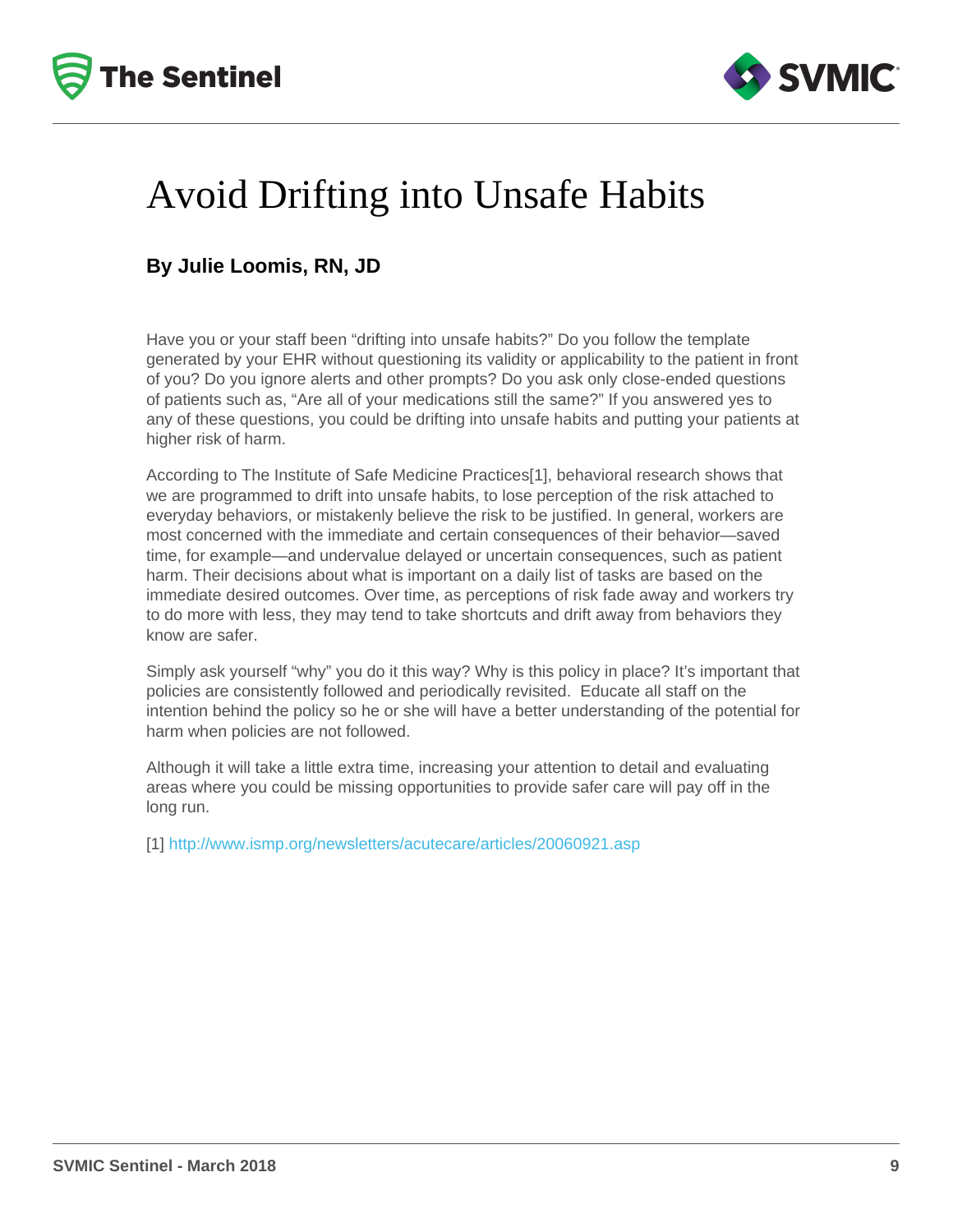



# Managing the Challenges of Technology

### **By Elizabeth Woodcock, MBA, FACMPE, CPC**

Electronic health record (EHR) systems are installed in most practices, yet they remain the source of daily headaches. Having worked in practice management for many years, my philosophy is that the systems were built by technology experts, not those familiar with the workflow of a physician's office. While the systems are undoubtedly improving over time, there are some steps that you can take now to avoid the 'EHR blues'.

Integrate quality reporting into staff workflow. In order to comply with Medicare's Quality Payment Program (QPP), a series of data must be reported. Small practices – as defined by the federal government, 15 clinicians or less – can file for an automatic exemption from reporting the advancing care information category simply based on practice size as of the 2018 reporting year. However, the quality measures must still be tracked. Consider choosing the straightforward ones that your support staff can take charge of – such as BMI or asking patients whether they had their flu vaccine. It's often overlooked that these general medicine metrics can be reported by any specialty, while still fulfilling the requirements of the QPP.

**Hire a scribe**. If typing isn't in your skill set, do not despair. Scribes – specially trained, or those you train yourself – can be hired to document for you. In general, scribes pay for themselves at two patients a day. Because the vast majority of your costs are fixed, those two additional visits fall directly to the bottom line. At \$100 per visit, two days a week in a 48-week work year, those extra encounters equate to nearly \$50,000 for a physician working five days a week. Changing the assumptions alters the financial pro forma, but most physicians can still come out neutral with the two-extra-per-day model.

**Prep for the visit.** Remember the days of eyeballing the paper record before the patient arrived? Do the same for patients today, by yourself – or assigning the task to your support staff. With sensitivity to documentation requirements, get the chart 'ready' by moving over data from the previous visit, to include tests you may have ordered after the encounter. Carefully review the information carried over from the previous visit and validate for accuracy/relevancy before signing your note.

**Make the EHR system work for you**. Although an EHR system may never be at the center of your ideal workflow, there are strategies to improve its impact on your efficiency. Put your laptop or computer on a workstation on wheels, ideally with a basic printer situated on a shelf on the workstation. As timesavers, keep a stamp with your address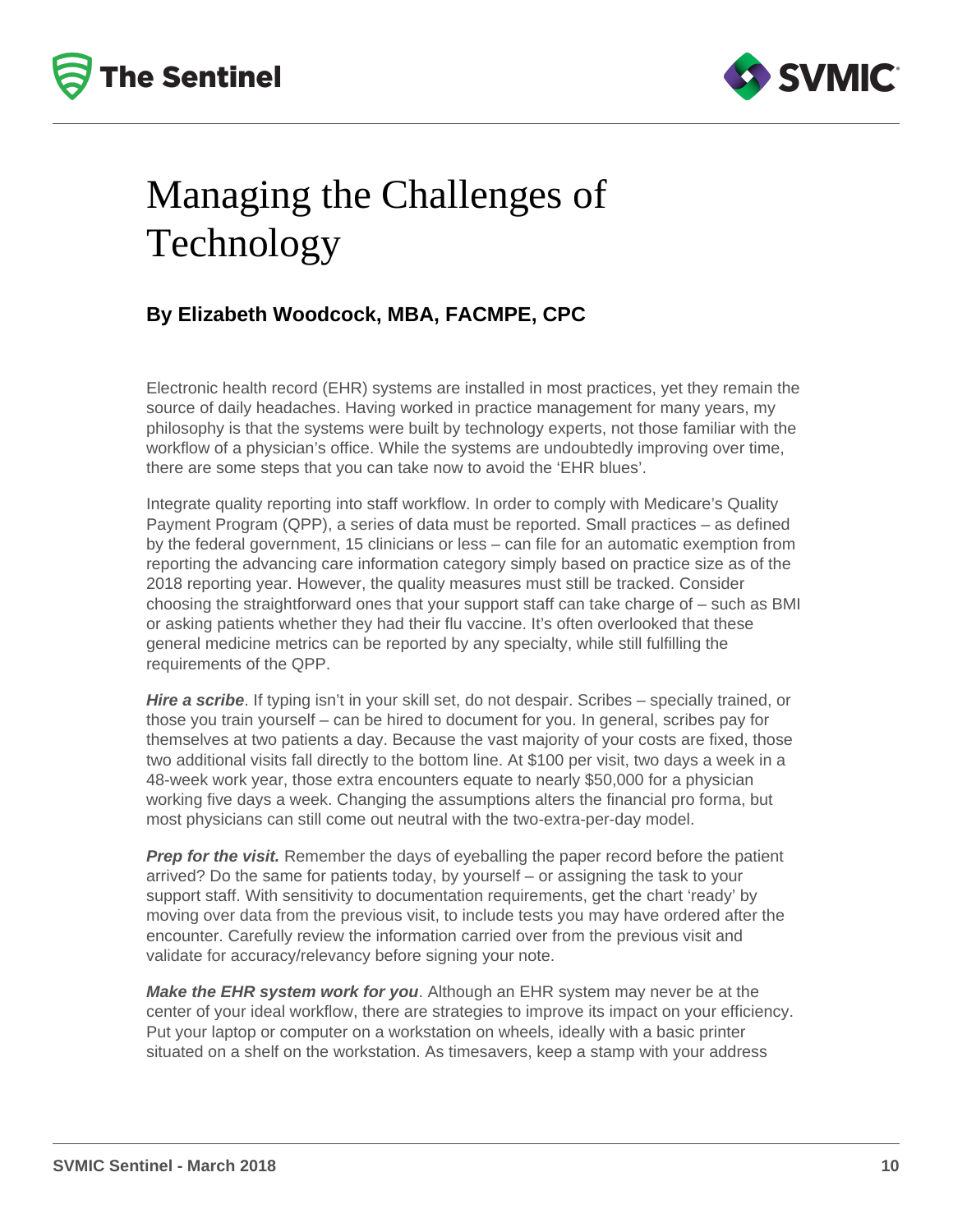



handy for patients' forms, as well as a folder with paperwork that you commonly produce (e.g., directions to your imaging center). Set up the e-fax functionality to receive and transmit faxes electronically. Consider integrating precertification forms into your EHR to auto populate, and/or use a free service like CoverMyMeds.com to extract data to facilitate medication pre-authorizations. Finally, always use the EHR system's functionality related to 'smart phrases' - as well as related enhancements like order sets - to save you time.

Electronic health record systems may not provide the benefits you were promised, but don't let them keep you up at night. Now that you've had a year – or a few – working with one, take the opportunity to review, analyze – and update – how you use your system.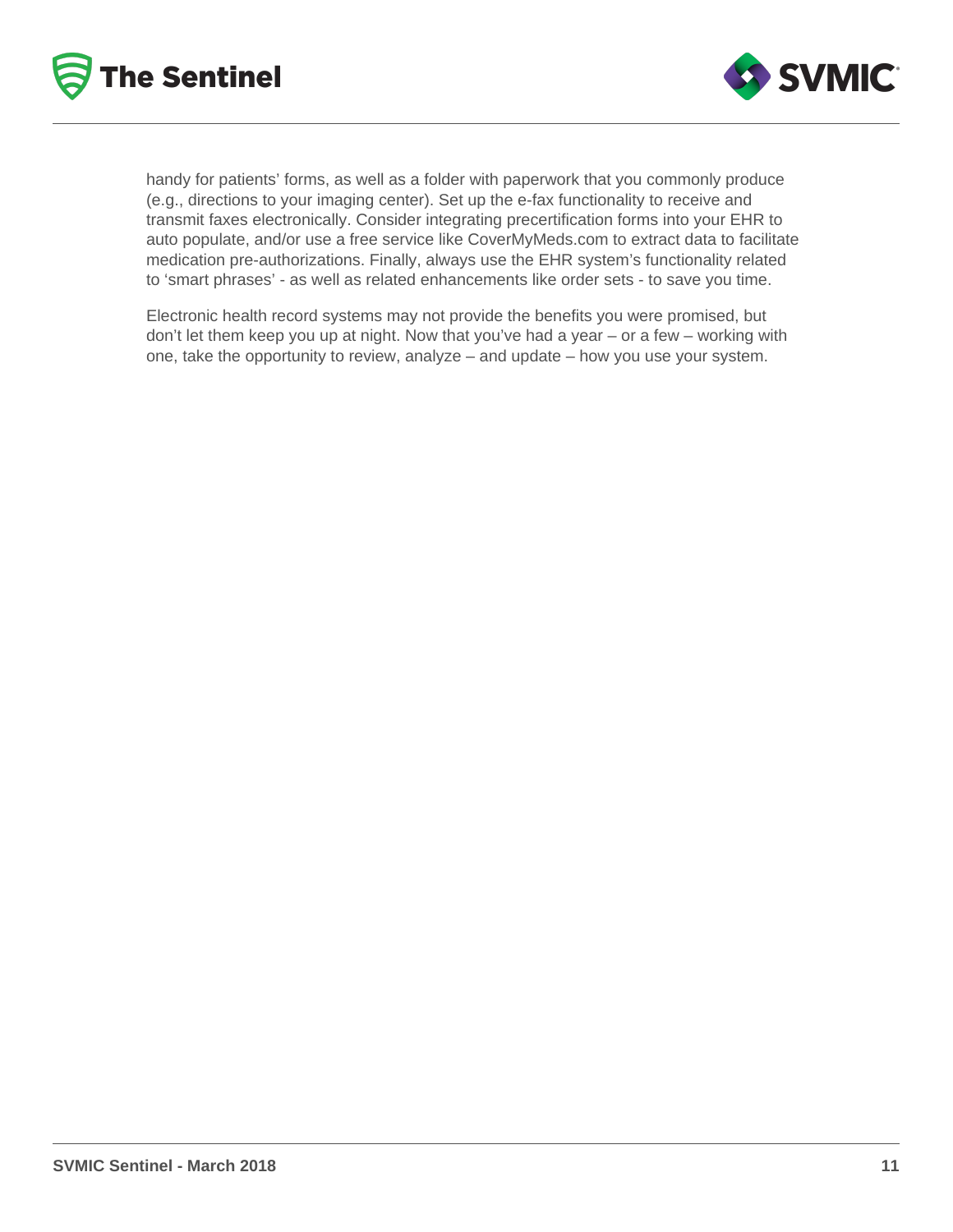



## Managing Your Schedule is Vital to a Successful Practice

### **By Elizabeth Woodcock, MBA, FACMPE, CPC**

Of the many ways that a manager can contribute to a practice's success, the ability to manage the physicians' time is the most important. The time of your physicians, advanced practice providers and other billable providers is, ultimately, your practice's most valuable asset. In addition to a revenue opportunity, billable time — the direct contact with a physician or other provider — is exactly what patients want.

The key to maximizing billable time is to proactively manage the schedule. There's more to it than just dividing each hour of the clinical work day into slots for patient appointments and then filling them. Smart strategies to get the most out of the schedule may include predictive booking – smart overbooking, in other words. For example, it may be possible to book a well-woman physical that requires initial nursing time alongside an established patient with an acute problem. Once you complete the established patient encounter, the patient who has presented for the well-woman exam will be ready for the practice professional.

The strategies change according to specialty, of course. If you're managing a surgical practice, it's vital to take your surgical yield into consideration when constructing your schedule. If you want 8 cases a week, but your surgical yield is 50 percent of all new patients, then you need to book at least 16 new patients in your office schedule. Of course, you'll also want to account for your scheduled-but-not-arrived rate by adding a handful more, to cover no-shows and cancellations. Apply this same concept to your practice, switching out the "surgical yield" for your desired outcome.

The math is simple, but these basic scheduling concepts are business critical for successful medical practices.